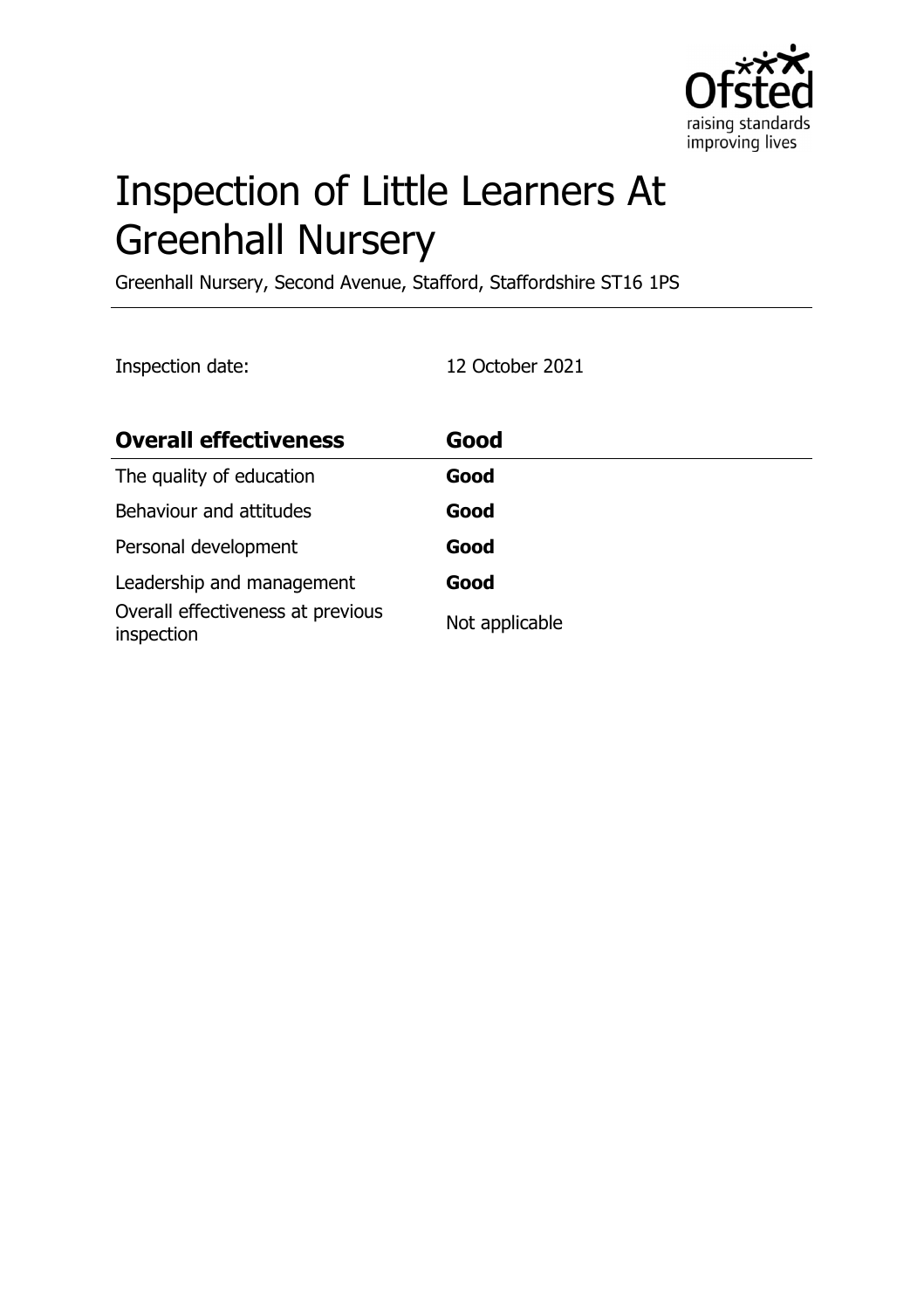

## **What is it like to attend this early years setting?**

#### **The provision is good**

Children and parents are greeted warmly by the pleasant and professional staff. Children settle in quickly at the nursery and confidently choose what they would like to play with. Children display positive behaviour. They happily follow the routines of the nursery and are respectful to staff and each other. Children receive gentle reminders to take turns, share and use their manners. Children receive an abundance of encouragement and praise for their achievements, which helps to boost their growing self-esteem. Children are confident and display an enthusiasm to learn. They learn through an effective balance of adult-led activities and childinitiated play. As a result, all children, including those with special educational needs and/or disabilities (SEND), make good progress from their starting points.

Children and babies develop close bonds with their key person as well other staff. This helps children and babies to feel familiar with the nursery and to feel confident and safe within it. All children are treated with care and respect by the nurturing staff, who show that they value them as individuals. Children are supported to have an awareness of diversity through creative activities, resources and conversations.

Children have lots of fun being creative. They use paint and paintbrushes to create artwork and talk about the different colours they make when the paints mix together. Sensory activities capture babies' curiosity. They have lots of fun exploring the texture of shaving foam. Staff skilfully introduce new words as babies play, to support their growing vocabulary.

#### **What does the early years setting do well and what does it need to do better?**

- $\blacksquare$  The manager is dedicated and passionate about her role. She ensures that the nursery provides inclusive care and education for all children and their families. The manager and staff gather detailed information from parents before their children attend the nursery. This helps to ensure that staff know children's individual interests and needs, to plan for their future learning. Staff implement effective care plans for children with SEND. The manager ensures that staff are trained in a range of areas to meet all children's individual needs.
- $\blacksquare$  The manager and staff develop positive partnerships with parents. They keep parents informed of the progress their children are making and the care they receive. During the COVID-19 (coronavirus) pandemic and periods of lockdown, the manager remained in contact with parents and families to check on their well-being. Parents say that they are happy with the care their children receive and the progress they have made since attending the nursery. They say that their children have progressed in confidence and developed their social skills.
- $\blacksquare$  Older children have developed friendships with each other and happily play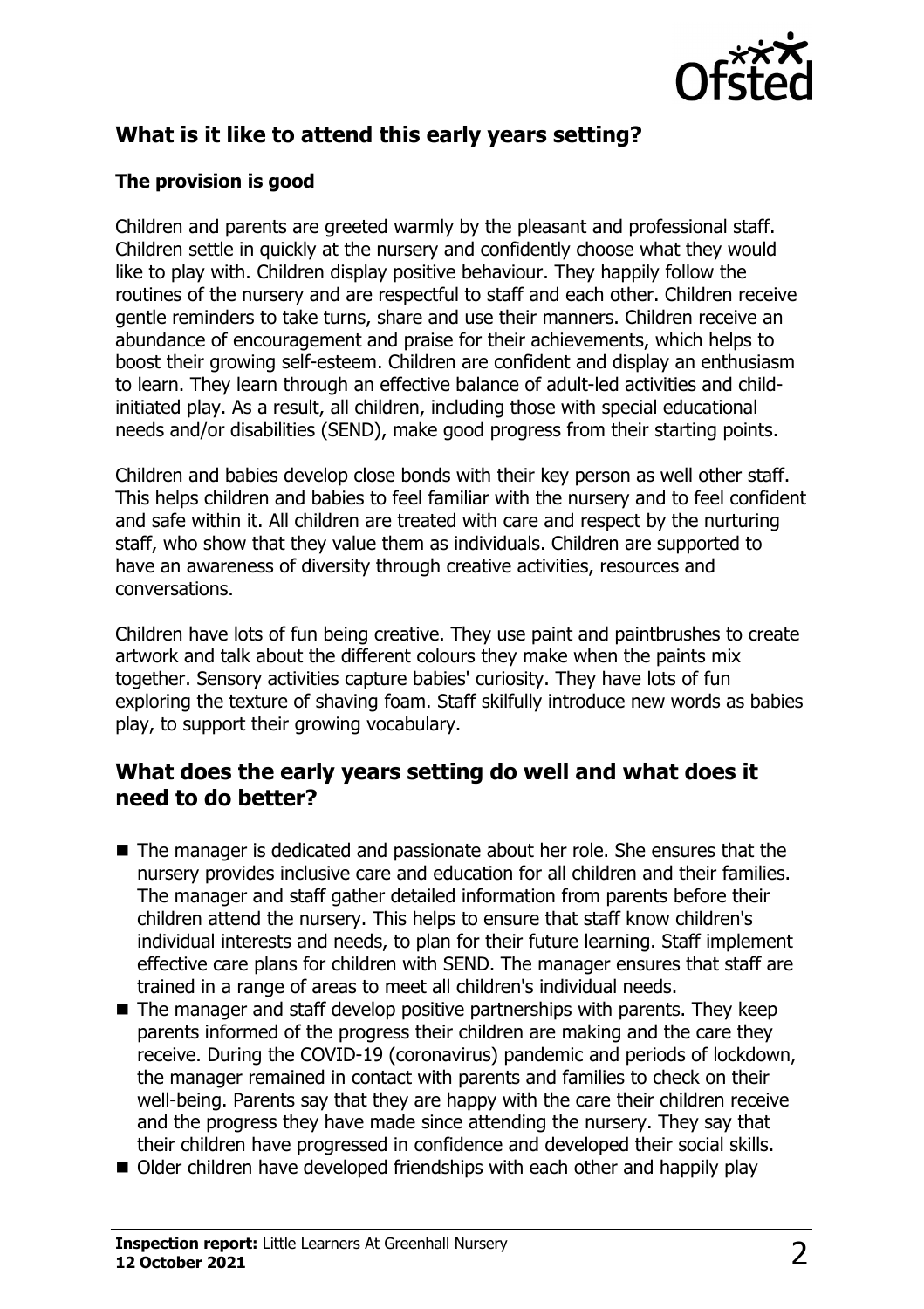

together. They have lots of fun discovering the different textures of a pumpkin and test out their ideas with determination when trying to make a hole in the pumpkin. Children display skills in handling tools and resources safely and with increasing control. For example, children use knives carefully to cut into the pumpkin.

- $\blacksquare$  Children and babies have opportunities to develop their physical skills. Older children enjoy riding on bikes and scooters. They carefully navigate the space around them and know to take care not to bump into others. Babies are supported well to develop their emerging walking skills. The room is organised so that babies have plenty of space to pull themselves up on furniture and soft climbing apparatus.
- $\blacksquare$  Children develop an understanding of the world around them and changes to the environment. Staff ignite children's interest as they explore the outside area on a nature walk. Children collect leaves and describe how they have changed colour and have fallen from the trees. Staff plan exciting and enjoyable activities based on children's interests. However, staff do not consistently offer challenging learning experiences for older and most-able children, to build on what they already know and can do.
- Children develop their skills for independence. Older children pour their own drinks at mealtimes and use a knife and fork correctly. Babies develop their hand-to-eye-coordination as they feed themselves. Older children learn to manage their self-care and wash their hands before mealtimes and after using the toilet. However, staff do not build on this to develop children's awareness of the importance of living a healthy lifestyle.
- Children are encouraged to develop a love of books. During story time, children snuggle up to staff and listen intently to the story. Staff skilfully capture children's attention as they enthusiastically read to them with expression and intonation. Children and babies learn new sounds, words and language. They develop early literacy skills in readiness for the next stage in their education.

## **Safeguarding**

The arrangements for safeguarding are effective.

The manager and staff understand their responsibilities to keep children safe from harm. All staff have completed safeguarding training and ensure that children's safety and protection are priority. The manager regularly quizzes staff to confirm that they understand and recognise signs and symptoms that may indicate a child is at risk of neglect or abuse. The manager has attended safer recruitment training to ensure the suitability of new staff and the ongoing suitability of existing staff. The nursery is safe and secure. Staff routinely check all areas used by children to ensure their safety. Staff are trained in paediatric first aid and are attentive to children's needs.

## **What does the setting need to do to improve?**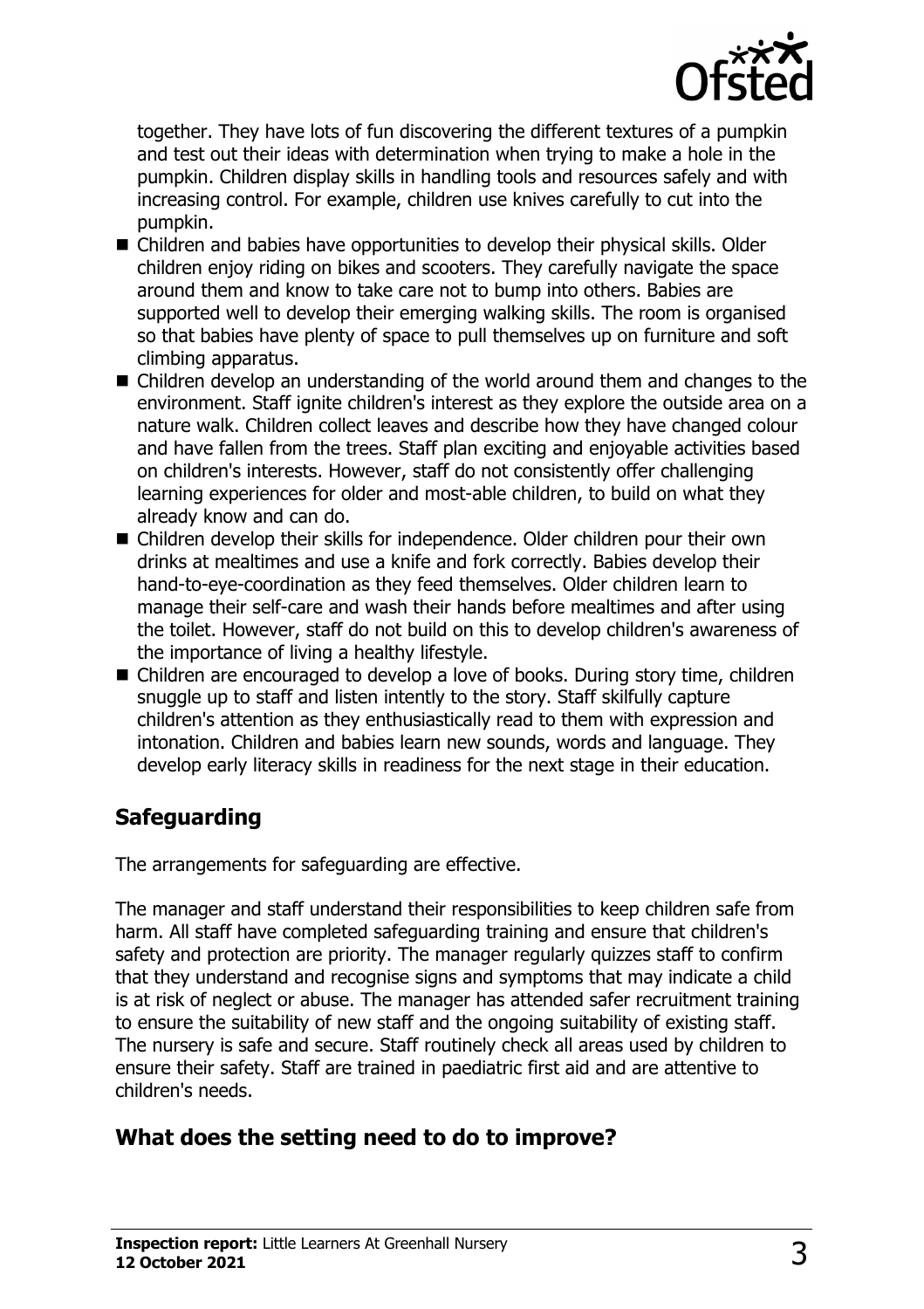

#### **To further improve the quality of the early years provision, the provider should:**

- provide more challenging experiences for older and most-able children to build on what they already know and can do, in readiness for the next stage in their education
- support staff to recognise opportunities to enhance children's understanding of the benefits of living a healthy lifestyle.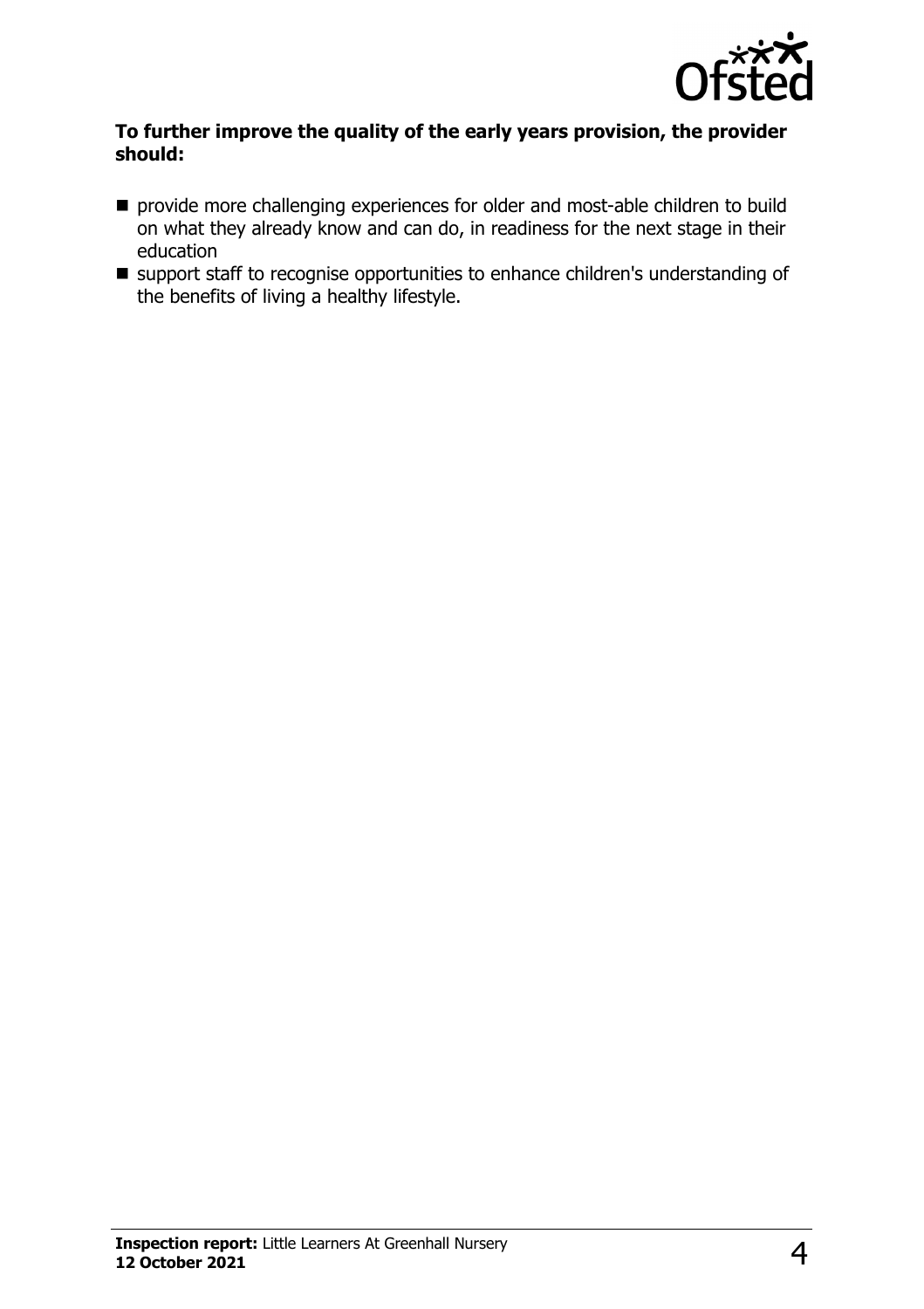

| <b>Setting details</b>                         |                                                        |
|------------------------------------------------|--------------------------------------------------------|
| Unique reference number                        | EY560887                                               |
| <b>Local authority</b>                         | <b>Staffordshire</b>                                   |
| <b>Inspection number</b>                       | 10204241                                               |
| <b>Type of provision</b>                       | Childcare on non-domestic premises                     |
| <b>Registers</b>                               | Early Years Register, Compulsory Childcare<br>Register |
| Day care type                                  | Full day care                                          |
| Age range of children at time of<br>inspection | $0$ to $4$                                             |
| <b>Total number of places</b>                  | 57                                                     |
| Number of children on roll                     | 68                                                     |
| Name of registered person                      | Greenhall Nursery Governing Body                       |
| Registered person unique<br>reference number   | RP560886                                               |
| <b>Telephone number</b>                        | 01785 246159                                           |
| Date of previous inspection                    | Not applicable                                         |

#### **Information about this early years setting**

Little Learners At Greenhall Nursery registered in 2018 and is situated in Stafford. It operates from Monday to Friday all year round, except for bank holidays and one week at Christmas. Sessions are from 7.30am to 6pm. The nursery employs 16 members of staff. Of these, eight hold appropriate early years qualifications at level 3, two hold qualifications at level 6 and three hold qualified teacher status. The nursery provides funded early education for two-, three- and four-year-old children.

## **Information about this inspection**

**Inspector** Angela Hulme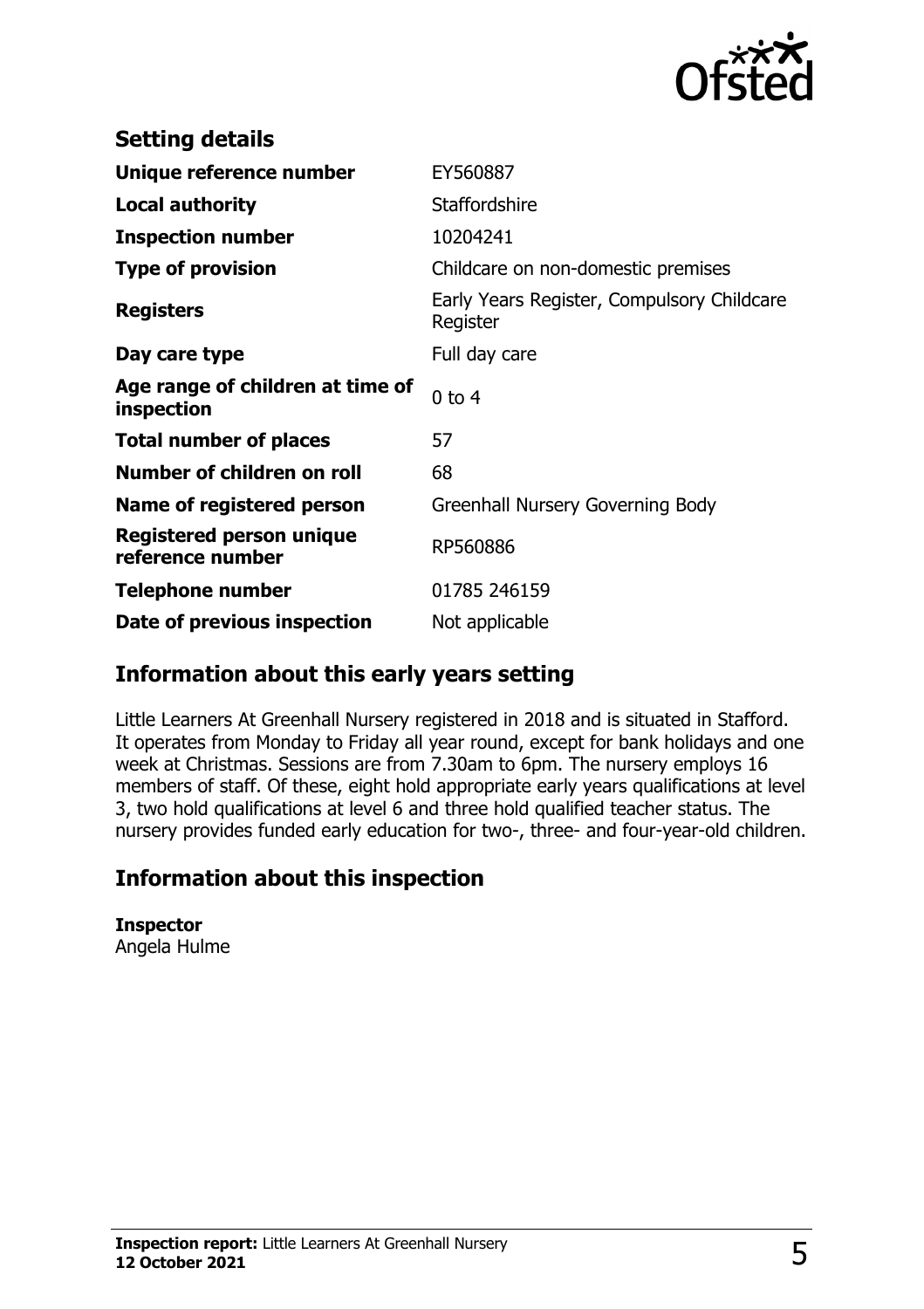

#### **Inspection activities**

- $\blacksquare$  This was the first routine inspection the nursery received since the COVID-19 (coronavirus) pandemic began. The inspector discussed the impact of the pandemic with the provider and has taken that into account in their evaluation of the nursery.
- $\blacksquare$  The manager and the inspector had a learning walk together to look at how the nursery is arranged and how the curriculum is planned to meet children's needs and stages of development.
- A meeting was held with the inspector and the management team to discuss leadership and management arrangements.
- $\blacksquare$  The inspector observed the quality of teaching during activities, indoors and outdoors, and assessed the impact this has on children's learning.
- $\blacksquare$  The inspector looked at relevant documentation and checked evidence of the suitability of the staff working in the nursery.

We carried out this inspection under sections 49 and 50 of the Childcare Act 2006 on the quality and standards of provision that is registered on the Early Years Register. The registered person must ensure that this provision complies with the statutory framework for children's learning, development and care, known as the early years foundation stage.

If you are not happy with the inspection or the report, you can [complain to Ofsted](http://www.gov.uk/complain-ofsted-report).